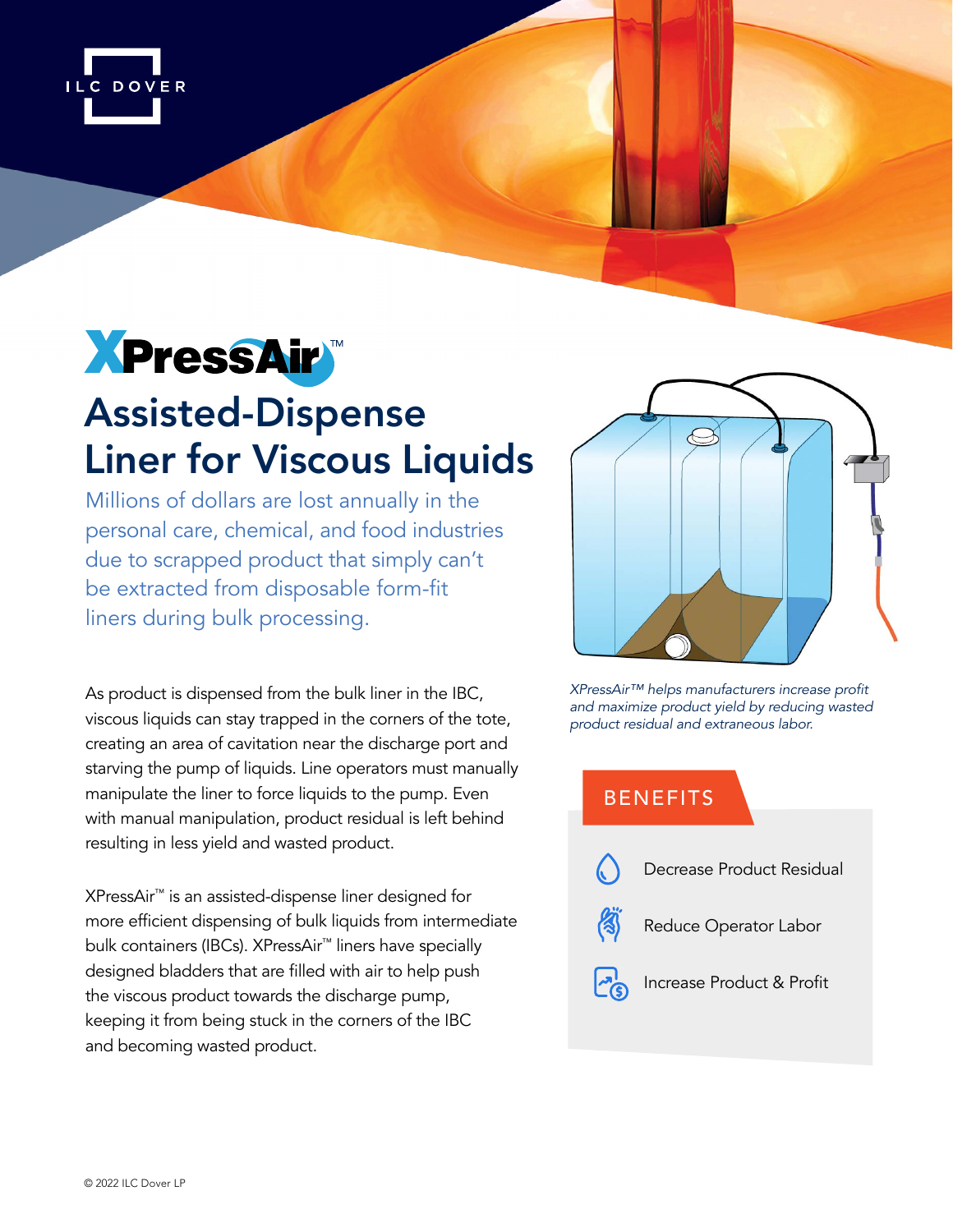### XPressAir™ Assisted-Dispense Liner for Viscous Liquids

#### How It Works

Once the XPressAir™ liner is inserted in the IBC, it is filled with liquid product just like any other form-fit liner. Liquids are filled through a fill fitment at the top of the liner and flow into a center chamber that is surrounded by an uninflated air bladder on each side.

The XPressAir™ liner has specially designed air bladders that are inflated during product dispense from the IBC. Prior to dispensing the filled IBC, the The XPressAir™ liner is attached to a plant air source (60-80 psi) through an air regulator that rests on the side of the tote.







DOVER

As the product is pumped from the IBC, an air bladder on each side of the liner inflates to fill the corners of the IBC and push the product towards the discharge port. This reduces the cavitation near the discharge port that occurs with viscous liquids and standard form-fit or pillow liners. Liquid is continuously presented to the discharge port without continuous manual manipulation.

At the end of the discharge, the liner is uncoupled from the air source and discarded. The product residual is greatly reduced from a pillow or standard form-fit liner.

XPressAir™ can work with any viscosity liquid, but the greatest residual reduction results are achieved with low-to-high viscosity liquids up to 250,000 cps. For higher-value batch items with high residual, consider our Xtrakt® System for greater residual reduction.